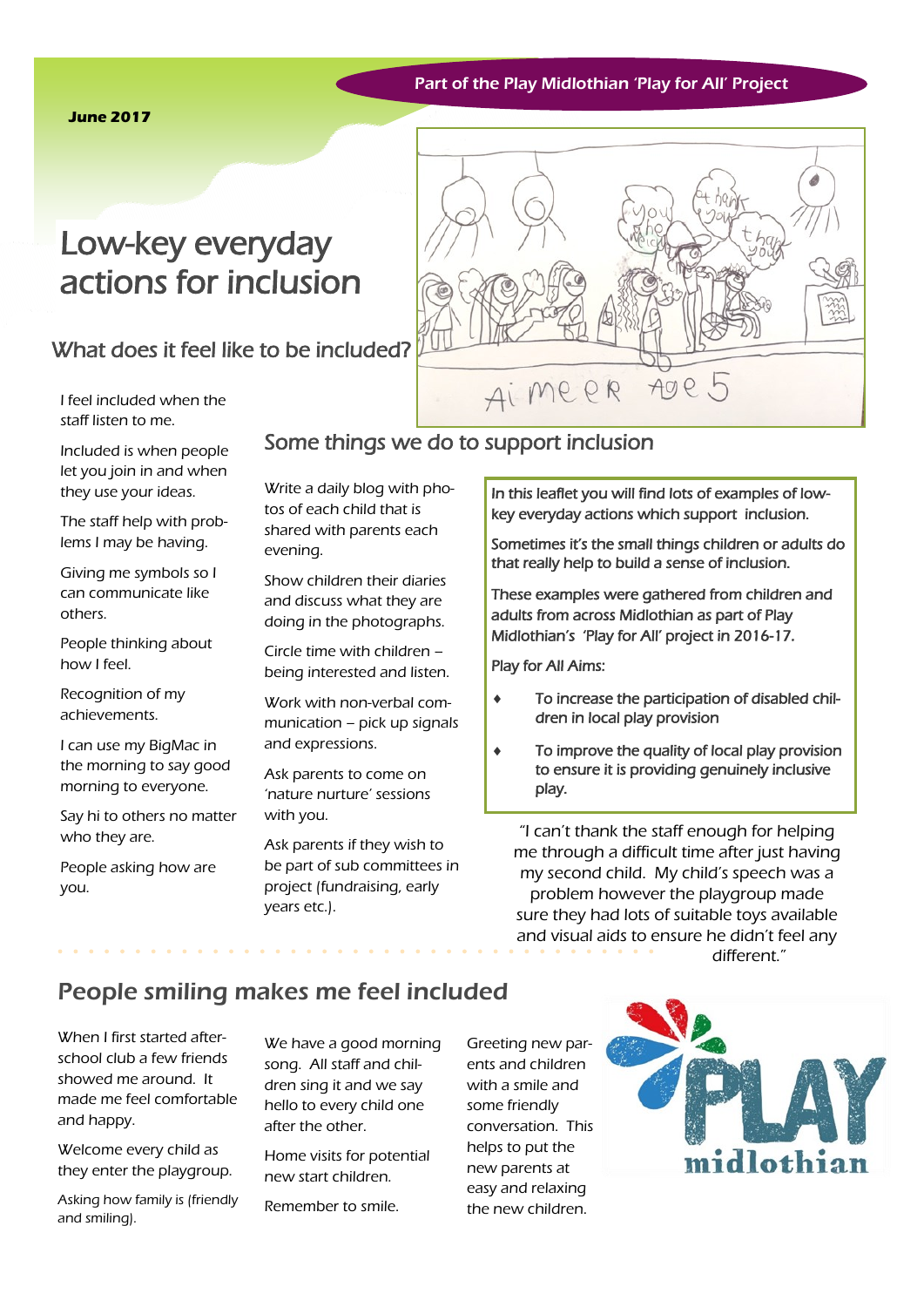# together

I would feel included if we had better snacks.

It makes me feel included when we get to choose the snacks.

Giving children the opportunity to help with snack.

Notice board with snack menu for the day so parents are aware of what they have had to eat.

Also use picture cards with food/juice so child can communicate and the other children helped make the cards for that child so all were involved.

#### Snacks and eating **Doing things together**

I feel included when we have group games.

Having more activities as a group makes me feel included.

Others asking me to join in a game at playtime even though they know I might not play till the end.

Ensuring each child is able to take part in all arts and crafts and other activities as well as suit it to their abilities.

Keep activities open to everyone, not just those with additional support needs – this increases knowledge and awareness and sees the value that everyone has.

We take all our children with additional support on trips providing them with a close staff member but allowing them to enjoy the same experiences – e.g. Dynamic Earth, parks, bowling.

#### Friendship and relationships

Feeling included is that you know everyone and that you get tonnes of friends.

Having all my friends makes me feel included.

I help my friends when they fall over or are hurt.

I let people join in on my games.

I help comfort my friends when they are sad or upset.

I let people have their ideas and play.

#### Communication

"To include a child with hearing aids, help to educate the other children about how they can speak to him and how he can understand them, e.g. speaking to his face, speaking clearly, learning some sign language to sign-a-long with him."

I let R. play with me she looked sad.

Say hi to someone and friends.

I let M. play with me at school because she had nobody to play with.

At school I got bullied for my height/weight and a girl saw me cry. She let me play and she became my best friend.

When I found out I was getting hearing aids I felt left out and Phoebe let me play with her.

"The playgroup has included my child in what was a difficult settling in process. They assigned her a key worker who made sure my daughter was treated with respect and no different to any other child. Lots of care and understanding."

If English is a second language for a child, the setting could label things such as tables, chairs etc. in the child's first language.

Teaching children how to say words such as 'hello' in more than one language (French, Polish, etc.)

We try to buddy up pupils who may not have English as a first language with another pupil who can speak their language and English to help.

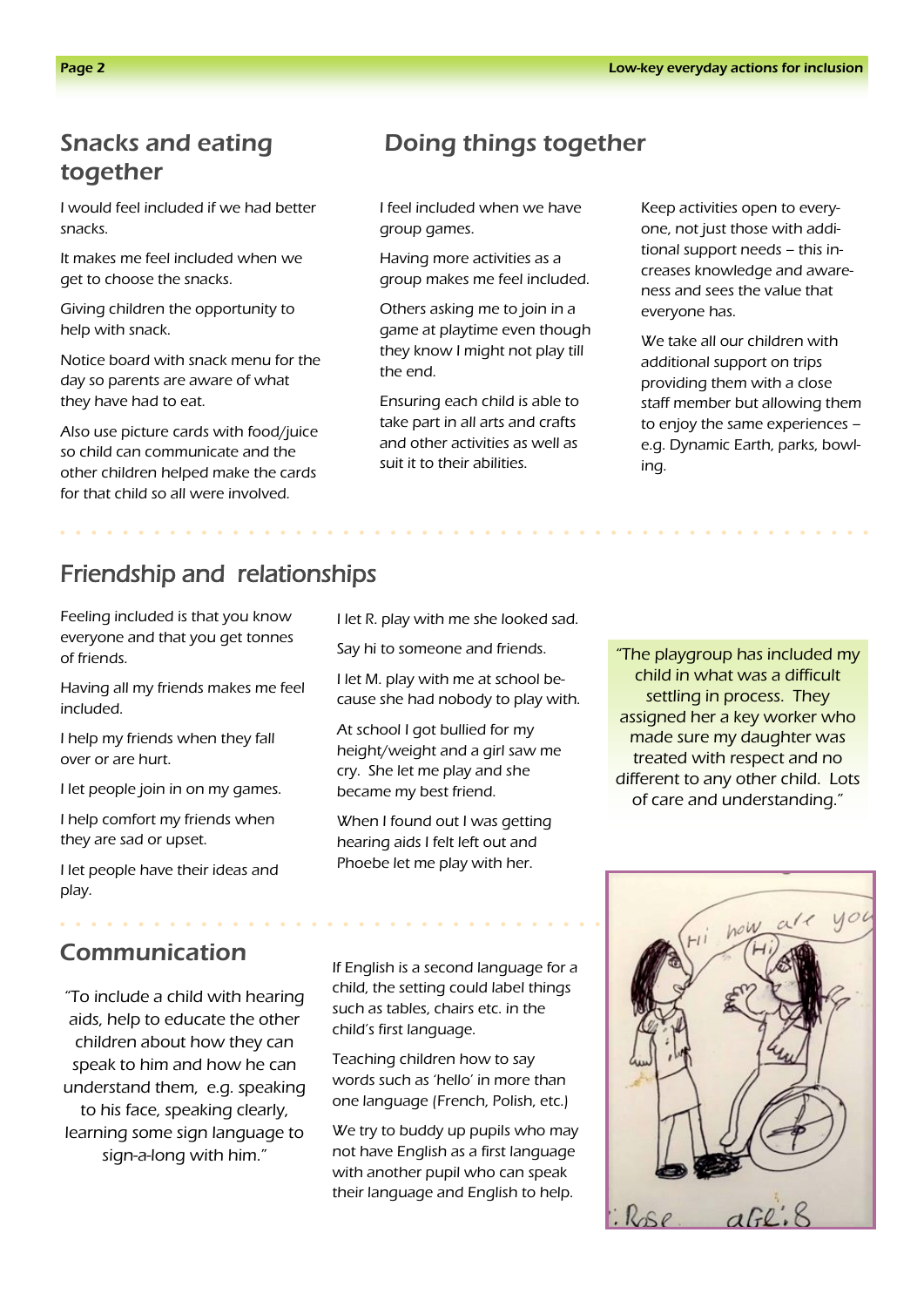#### Teams giving extra care and attention are really appreciated by parents

"My child has a rare blood disorder. Ruth and the team were able to put in place a care plan to support my son should the need arise. I felt that this made a difference to my child as he was included in all of the activities."

"The playgroup has included my child in what was a difficult settling in process. They assigned her a key worker who made sure my daughter was treated with respect and no different to any other child. Lots of care and understanding."

At PEEP, we help families feel included in many ways:

- We sing parent and carer names in a variety of songs.
- Recognise families' contributions to 'talk time' discussions and learning at home activities.
- Greet each child and adult as they arrive.
- Welcome new members always have a 'name round' when everyone introduces themselves and their children.
- Aim to provide a warm, friendly, accepting and inclusive ethos within the group – guided by group rules and peep principles.

#### Creating a friendly, welcoming environment

Ensure activities are flexible so that all children can access them.

Be adaptable to the child's ideas and interests.

Have settling in sessions for children and parents.

Incorporate and change moves in dance classes to include children with additional support needs or disabilities.

Unlimited access to outdoor areas.

Quiet spaces, huts or spaces for children who want to watch for a bit.

Children using wheelchairs loved bumping along a path & contrasting light and dark from the trees and sky.

Sensory Circuits (Book) – Including all children of all abilities to follow the child with ASN.

Water jets that come out of the pavement – random heights & directions.

Having tables at a height that a child in a wheelchair can sit at and play beside their peers.

Playground flooring you can move a buggy or wheelchair over easily.

"A parent brought his daughter to nursery. He told me all about his studies. I had mentioned in passing that I was at college. Next time he came in (over a week later) he asked me how I was enjoying my college course.

I was very happy he took an interest and remembered. Staff also need to feel included!"

# Lone including people in games, and making new friends.

"A child was struggling to settle when coming in at 1 o'clock when the other children were sleeping. Because he had autism he found it hard to understand that he couldn't go on the climbing frame next to his sleeping friends. So, we spoke to mum and now the child comes at 2 when his friends are awaking so he is less upset and mum and dad are happy."